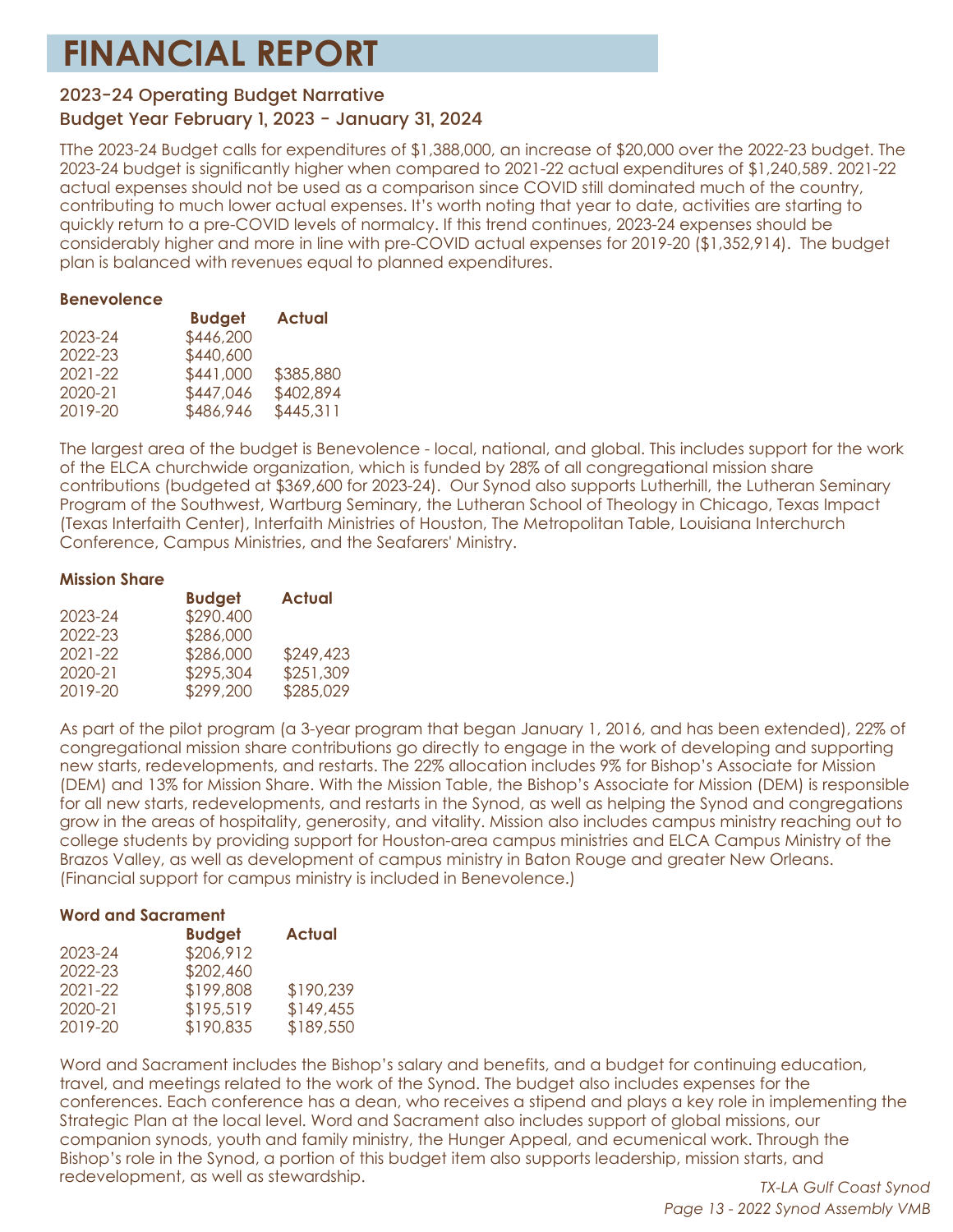# **FINANCIAL REPORT**

#### **Leadership**

|             | <b>Budget</b> | <b>Actual</b> |
|-------------|---------------|---------------|
| 2023-24     | \$150,061     |               |
| 2022-23     | \$146,231     |               |
| $2021 - 22$ | \$144,169     | \$137,066     |
| 2020-21     | \$128,400     | \$105,552     |
| 2019-20     | \$140,770     | \$142,842     |

This section of the budget includes the salary and benefits of the Bishop's Associate for Leadership and a budget for continuing education, travel and meeting expenses, and candidacy expenses. Leadership development on the Synod level includes the following activities, which are also supported by periodic meetings and retreats:

- Call process, to help congregations choose the most effective leader for their ministry
- Candidacy Committee, to select and guide qualified candidates for rostered leadership in the ELCA
- Supervision of students in Distributed Learning and Theological Education for Emergent Ministry (TEEM)
- Conflict management and clergy discipline
- First Call Theological Education, a three-year program of practical guidance to congregational leadership

## **Administration and Communications**

|             | <b>Budget</b> | <b>Actual</b> |
|-------------|---------------|---------------|
| 2023-24     | \$258,034     |               |
| 2022-23     | \$257,042     |               |
| $2021 - 22$ | \$242,562     | \$248,167     |
| 2020-21     | \$237,931     | $$312,716*$   |
| 2019-20     | \$245,951     | \$245,087     |

Administration includes communications, one of the most critical tools in connecting a geographically diverse church, and one of the ways that we accomplish leadership development. The synod property management, office equipment, annual audit fees, banking fees, and insurance are in this budget area. Administration also encompasses recordkeeping, bookkeeping, office management, event planning, and compensation for the people who carry out these important tasks.

\*The Synod received the Paycheck Protection Plan loan (PPP) from the Small Business Administration (SBA) in the 2020-21 fiscal year. All PPP covered payroll expenses for the staff were recorded under administrative expenses, thus increasing this budget area. This is an anomaly that should only occur in 2020-21.

## **Revenues to Support the Budget**

#### **Mission Share**

|             | <b>Budget</b> | <b>Actual</b> |
|-------------|---------------|---------------|
| 2023-24     | \$1,320,000   |               |
| 2022-23     | \$1,300,000   |               |
| $2021 - 22$ | \$1,300,000   | \$1,130,022   |
| 2020-21     | \$1,300,000   | \$1,142,315   |
| 2019-20     | \$1,360,000   | \$1,295,587   |

Mission share from all congregations of the Synod funds 95% of the planned budget for 2023-24.